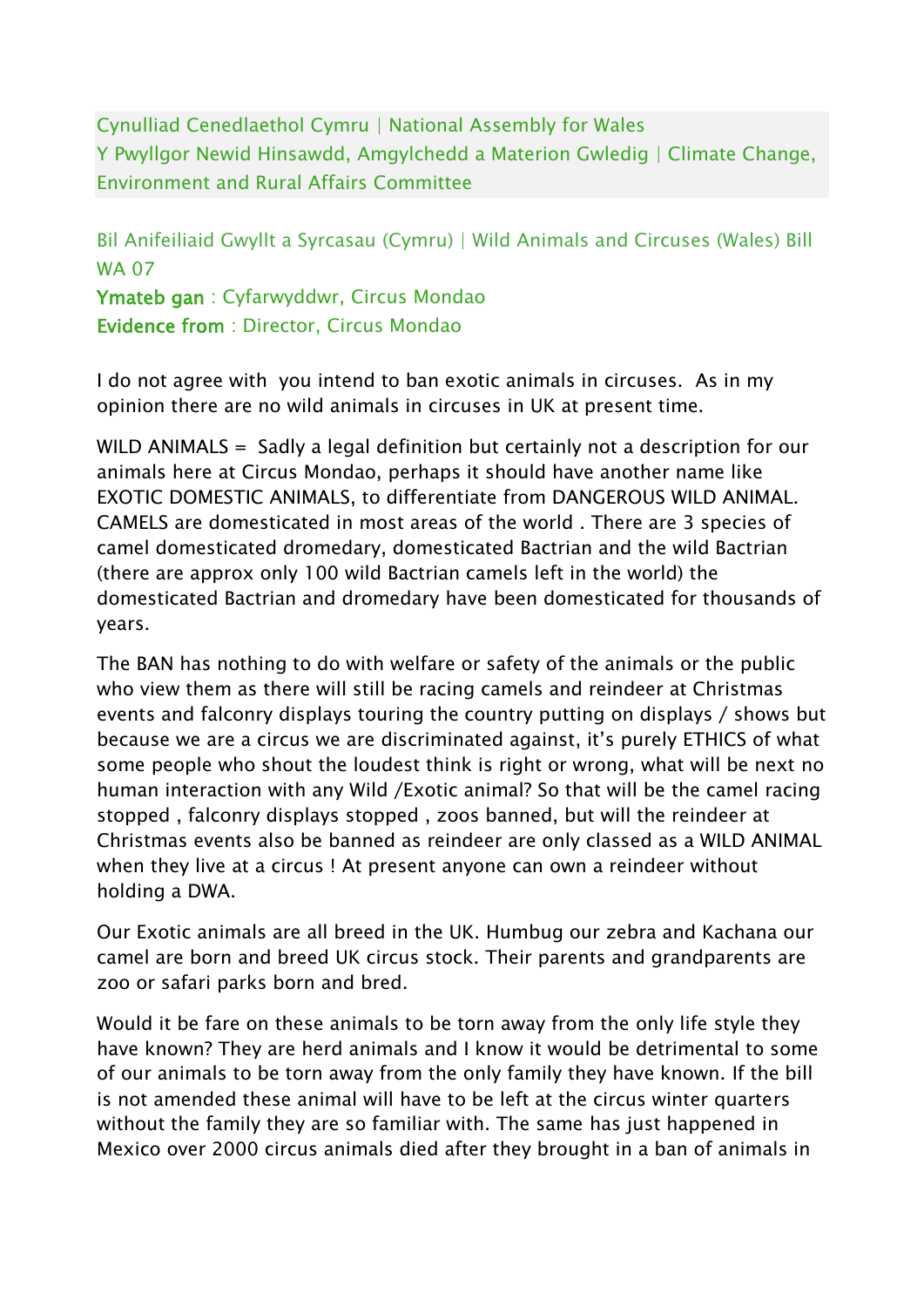circus, but the ban has just been overturned but that did not help the animals that have already lost they lives.

Would it not be better to keep the regulations with a condition that when these 19 circus animals life has come to an end the circuses in the UK can't replace them?

The two circuses that do have exotic animals are licence by Defra. We circus Mondao and Jolly's have a very high standard of animal husbandry the Defra report speak volumes. We urge you to read the report in full to get a better understanding of the outstanding care and husbandry both circuses dedicate to their family of animals it can be found online the heading is . THE WELFARE OF WILD ANIMALS IN TRAVELLING CIRCUSES (ENGLAND) REGULATIONS 2012: POST IMPLEMENTATION REVIEW 2018 January 2018.

Here I have copy and pasted a few quotes from that report , if you take the time you will read the full report online you will see that we do nothing wrong in the keeping of our animals to keep traditional animals in circus.

The Regulations appear to have established an effective licensing scheme to promote and monitor high welfare standards for wild animals in our travelling circuses in England. Over the five years the scheme has been in force, over 90% of licensing conditions/standards have been met first time.

Each inspection report requires inspectors to assess the circus against seventeen different conditions or standards representing the ten licensing conditions in the Regulations (note: not every inspection would have assessed all seventeen conditions/standards as some inspections were follow-up or special inspections undertaken to inspect or review a specific issue or problem). Each condition or standard is assessed during an inspection as either Green (signifying full compliance or minor breach but no action required), Amber (breach identified, remedial action required) or Red (significant breach, action required).

In summary, some 586 conditions or standards were assessed over the five years of the scheme. 548 – or over 90% - of those conditions were assessed as Green first time during an inspection. Of the 38 conditions (4 Red and 34 Amber) not rated Green, 23 were subsequently rated Green by the time of the next inspection. Therefore, over 95% of conditions were assessed as Green either in the first inspection or by the next inspection.

## WHAT IS ETHICS?

The simplest explanation is, ethics is a system of moral principles. They affect how people make decisions and lead their lives; ethics is concerned with what is good for individuals and society and is also described as moral philosophy. I have a moral and ethical obligation to exhibit our animals as ambassadors; There are a large amount of the population who cannot afford to go on safari or even trips to the zoo. Our magnificent animals provide the ability for many to see, thus care about the animals, It has been proven that the more in the